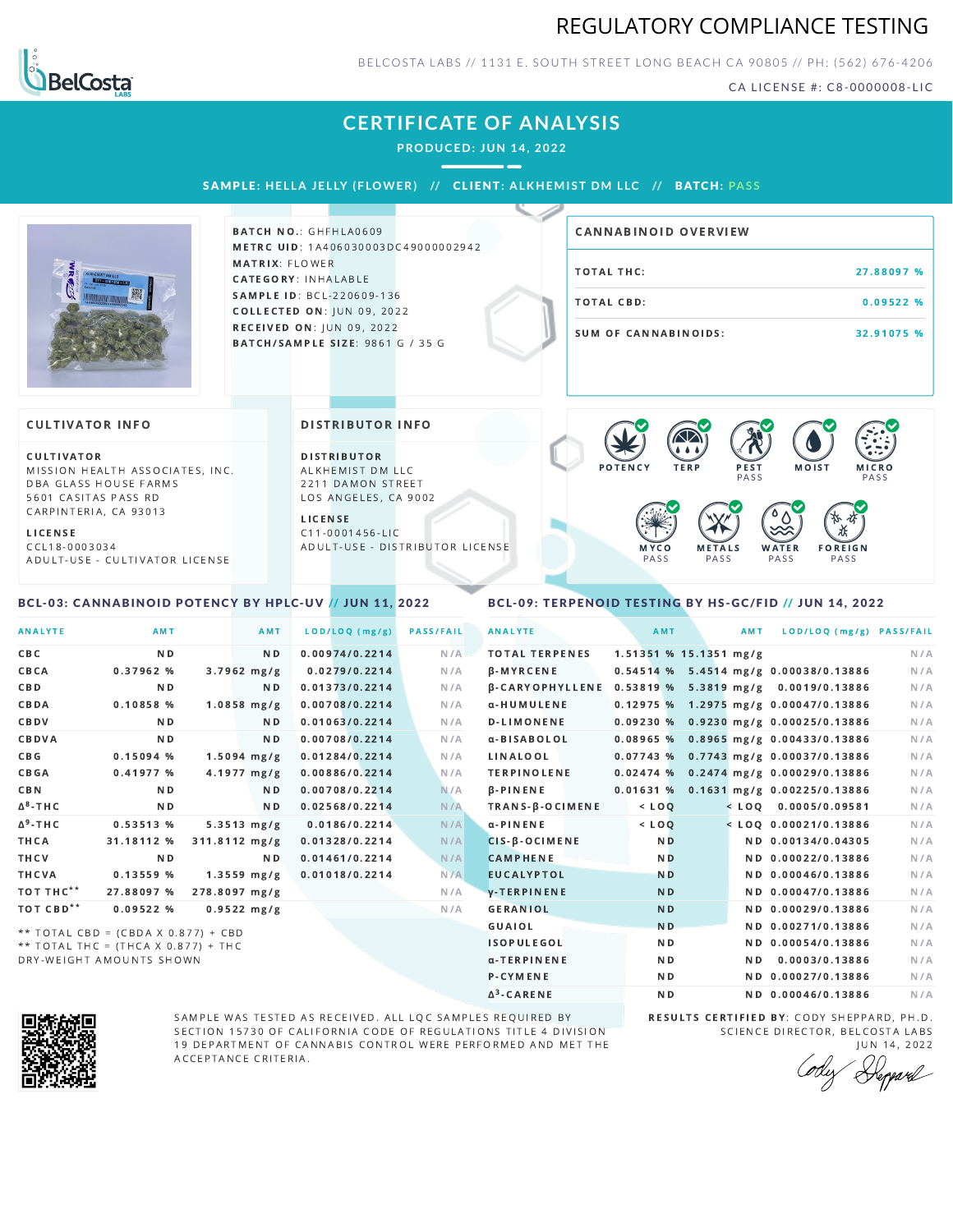## REGULATORY COMPLIANCE TESTING

#### <span id="page-1-0"></span>BCL-05: RESIDUAL PESTICIDE ANALYSIS BY LC-MS/MS ESI // JUN 11, 2022

| <b>ANALYTE</b>                  |               | LIMIT AMT (µg/g) | LOD/LOQ (µg/g) PASS/FAIL |             | <b>ANALYTE</b>                | LIMIT AMT (µg/g) |     | LOD/LOQ (µg/g) PASS/FAIL |             |
|---------------------------------|---------------|------------------|--------------------------|-------------|-------------------------------|------------------|-----|--------------------------|-------------|
| <b>ABAMECTIN</b>                | $0.1 \mu g/g$ | ND.              | 0.01153/0.04             | <b>PASS</b> | <b>METALAXYL</b>              | $2 \mu g/g$      | N D | 0.00503/0.02             | PASS        |
| ACEPHATE                        | $0.1 \mu g/g$ | N D              | 0.00368/0.02             | <b>PASS</b> | <b>METHIOCARB</b>             | Any amt          | N D | 0.00503/0.02             | <b>PASS</b> |
| ACEQUINOCYL                     | $0.1 \mu g/g$ | N D              | 0.00417/0.02             | PASS        | METHOMYL                      | 1 $\mu$ g/g      | N D | 0.00494/0.02             | PASS        |
| <b>ACETAMIPRID</b>              | $0.1 \mu g/g$ | ND.              | 0.00464/0.02             | <b>PASS</b> | <b>MEVINPHOS</b>              | Any amt          | N D |                          | PASS        |
| <b>ALDICARB</b>                 | Any amt       | N D              | 0.01109/0.04             | <b>PASS</b> | <b>MEVINPHOSI</b>             |                  | N D | 0.00163/0.0084           | N/A         |
| <b>AZOXYSTROBIN</b>             | $0.1 \mu g/g$ | N D              | 0.00639/0.02             | <b>PASS</b> | <b>MEVINPHOS II</b>           |                  | ND. | 0.00542/0.0316           | N/A         |
| <b>BIFENAZATE</b>               | $0.1 \mu g/g$ | N D              | 0.00355/0.02             | <b>PASS</b> | <b>MYCLOBUTANIL</b>           | $0.1 \mu g/g$    | N D | 0.00867/0.04             | PASS        |
| <b>BIFENTHRIN</b>               | $3 \mu g/g$   | N D              | 0.00473/0.04             | <b>PASS</b> | <b>NALED</b>                  | $0.1 \mu g/g$    | N D | 0.00328/0.02             | PASS        |
| <b>BOSCALID</b>                 | $0.1 \mu g/g$ | ND.              | 0.00494/0.02             | PASS        | OXAMYL                        | $0.5 \mu g/g$    | N D | 0.00455/0.02             | <b>PASS</b> |
| CARBARYL                        | $0.5 \mu g/g$ | N D              | 0.00295/0.02             | PASS        | PACLOBUTRAZOL                 | Any amt          | N D | 0.00714/0.04             | PASS        |
| CARBOFURAN                      | Any amt       | N D              | 0.00613/0.02             | <b>PASS</b> | PERMETHRIN                    | $0.5 \mu g/g$    | N D |                          | PASS        |
| CHLORANTRANIL-<br><b>IPROLE</b> | $10 \mu g/g$  | N D              | 0.00697/0.04             | PASS        | PERMETHRIN CIS                |                  | N D | 0.00237/0.0082           | N/A         |
| <b>CLOFENTEZINE</b>             | $0.1 \mu g/g$ | ND               | 0.0054/0.02              | <b>PASS</b> | PERMETHRIN TRANS              |                  |     | ND 0.00245/0.0118        | N/A         |
| COUMAPHOS                       | Any amt       | N D              | 0.00215/0.02             | <b>PASS</b> | <b>PHOSMET</b>                | $0.1 \mu g/g$    | N D | 0.0043/0.02              | PASS        |
| CYFLUTHRIN                      | $2 \mu g/g$   | ND.              | 0.05508/0.2              | <b>PASS</b> | PIPERONYLBUTO-<br>XIDE        | $3 \mu g/g$      | N D | 0.00247/0.02             | PASS        |
| <b>CYPERMETHRIN</b>             | 1 $\mu$ g/g   | N D              | 0.00556/0.04             | <b>PASS</b> | <b>PRALLETHRIN</b>            | $0.1 \mu g/g$    | N D | 0.00392/0.02             | PASS        |
| <b>DAMINOZIDE</b>               | Any amt       | ND.              | 0.00227/0.04             | PASS        | PROPICONAZOLE                 | $0.1 \mu g/g$    | N D | 0.0024/0.02              | PASS        |
| <b>DIAZINON</b>                 | $0.1 \mu g/g$ | N D              | 0.00487/0.02             | <b>PASS</b> | <b>PROPOXUR</b>               | Any amt          | N D | 0.00374/0.02             | PASS        |
| <b>DIMETHOATE</b>               | Any amt       | N D              | 0.00354/0.02             | PASS        | <b>PYRETHRINS</b>             | $0.5 \mu g/g$    | N D |                          | PASS        |
| <b>DIMETHOMORPH</b>             | $2 \mu g/g$   | N D              |                          | PASS        | <b>PYRETHRINS PYRETHRIN I</b> |                  | N D | 0.00726/0.04             | N/A         |
| <b>DIMETHOMORPH I</b>           |               | N D              | 0.00109/0.0078           | N/A         | PYRETHRINS PYRETHRIN II       |                  |     | ND 0.00754/0.02284       | N/A         |
| <b>DIMETHOMORPH II</b>          |               | ND               | 0.0015/0.0122            | N/A         | PYRIDABEN                     | $0.1 \mu g/g$    | N D | 0.0034/0.02              | PASS        |
| <b>ETHOPROPHOS</b>              | Any amt       | ND.              | 0.0041/0.02              | PASS        | <b>SPINETORAM</b>             | $0.1 \mu g/g$    | N D |                          | PASS        |
| <b>ETOFENPROX</b>               | Any amt       | N D              | 0.00274/0.02             | <b>PASS</b> | SPINETORAM J                  |                  | N D | 0.00329/0.016            | N/A         |
| <b>ETOXAZOLE</b>                | $0.1 \mu g/g$ | ND.              | 0.00385/0.02             | <b>PASS</b> | <b>SPINETORAM L</b>           |                  | N D | 0.00157/0.016            | N/A         |
| <b>FENHEXAMID</b>               | $0.1 \mu g/g$ | N D              | 0.01055/0.02             | PASS        | <b>SPINOSAD</b>               | $0.1 \mu g/g$    | N D |                          | PASS        |
| <b>FENOXYCARB</b>               | Any amt       | N D              | 0.00175/0.02             | <b>PASS</b> | SPINOSAD A                    |                  |     | ND 0.00205/0.01438       | N/A         |
| <b>FENPYROXIMATE</b>            | $0.1 \mu g/g$ | N D              | 0.00481/0.02             | <b>PASS</b> | SPINOSAD D                    |                  |     | ND 0.00104/0.00498       | N/A         |
| <b>FIPRONIL</b>                 | Any amt       | N D              | 0.00478/0.02             | <b>PASS</b> | <b>SPIROMESIFEN</b>           | $0.1 \mu g/g$    | N D | 0.00944/0.04             | PASS        |
| <b>FLONICAMID</b>               | $0.1 \mu g/g$ | N D              | 0.00398/0.02             | <b>PASS</b> | <b>SPIROTETRAMAT</b>          | $0.1 \mu g/g$    | N D | 0.00208/0.02             | PASS        |
| FLUDIOXONIL                     | $0.1 \mu g/g$ | N D              | 0.01369/0.04             | <b>PASS</b> | SPIROXAMINE                   | Any amt          | N D | 0.00344/0.02             | PASS        |
| <b>HEXYTHIAZOX</b>              | $0.1 \mu g/g$ | N D              | 0.00297/0.02             | <b>PASS</b> | <b>TEBUCONAZOLE</b>           | $0.1 \mu g/g$    | N D | 0.00816/0.04             | PASS        |
| IMAZALIL                        | Any amt       | N D              | 0.0056/0.02              | PASS        | <b>THIACLOPRID</b>            | Any amt          | N D | 0.0039/0.02              | PASS        |
| <b>IMIDACLOPRID</b>             | $5 \mu g/g$   | N D              | 0.00645/0.02             | PASS        | <b>THIAMETHOXAM</b>           | $5 \mu g/g$      | N D | 0.00358/0.02             | PASS        |
| <b>KRESOXIM-</b><br>METHYL      | $0.1 \mu g/g$ | N D              | 0.00339/0.02             | PASS        | TRIFLOXYSTROB-<br>IN          | $0.1 \mu g/g$    | N D | 0.00421/0.02             | PASS        |
| <b>MALATHION</b>                | 0.5 µg/g      | N D              | 0.00472/0.02             | PASS        |                               |                  |     |                          |             |

#### BCL-13: PESTICIDE TESTING BY GC/MS // JUN 12, 2022

| <b>ANALYTE</b>         | LIMIT         | AMT (µg/g) | LOD/LOQ (µg/g)  | <b>PASS/FAIL</b> |
|------------------------|---------------|------------|-----------------|------------------|
| <b>CAPTAN</b>          | $0.7 \mu g/g$ | N D        | 0.03063/0.09278 | <b>PASS</b>      |
| CHLORDANE              | Any amt       | N D        |                 | <b>PASS</b>      |
| <b>CHLORDANE CIS</b>   |               | N D        | 0.01083/0.03285 | N / A            |
| <b>CHLORDANE TRANS</b> |               | N D        | 0.01037/0.03133 | N / A            |

| <b>ANALYTE</b>          |         | LIMIT AMT $(\mu g/g)$ | LOD/LOQ (µg/g)  | <b>PASS/FAIL</b> |
|-------------------------|---------|-----------------------|-----------------|------------------|
| <b>CHLORPYRIFOS</b>     | Any amt | N D                   | 0.01089/0.03308 | <b>PASS</b>      |
| <b>DICHLORVOS</b>       | Any amt | N D                   | 0.01147/0.03477 | <b>PASS</b>      |
| <b>METHYL PARATHION</b> | Any amt | N D                   | 0.01316/0.0399  | <b>PASS</b>      |